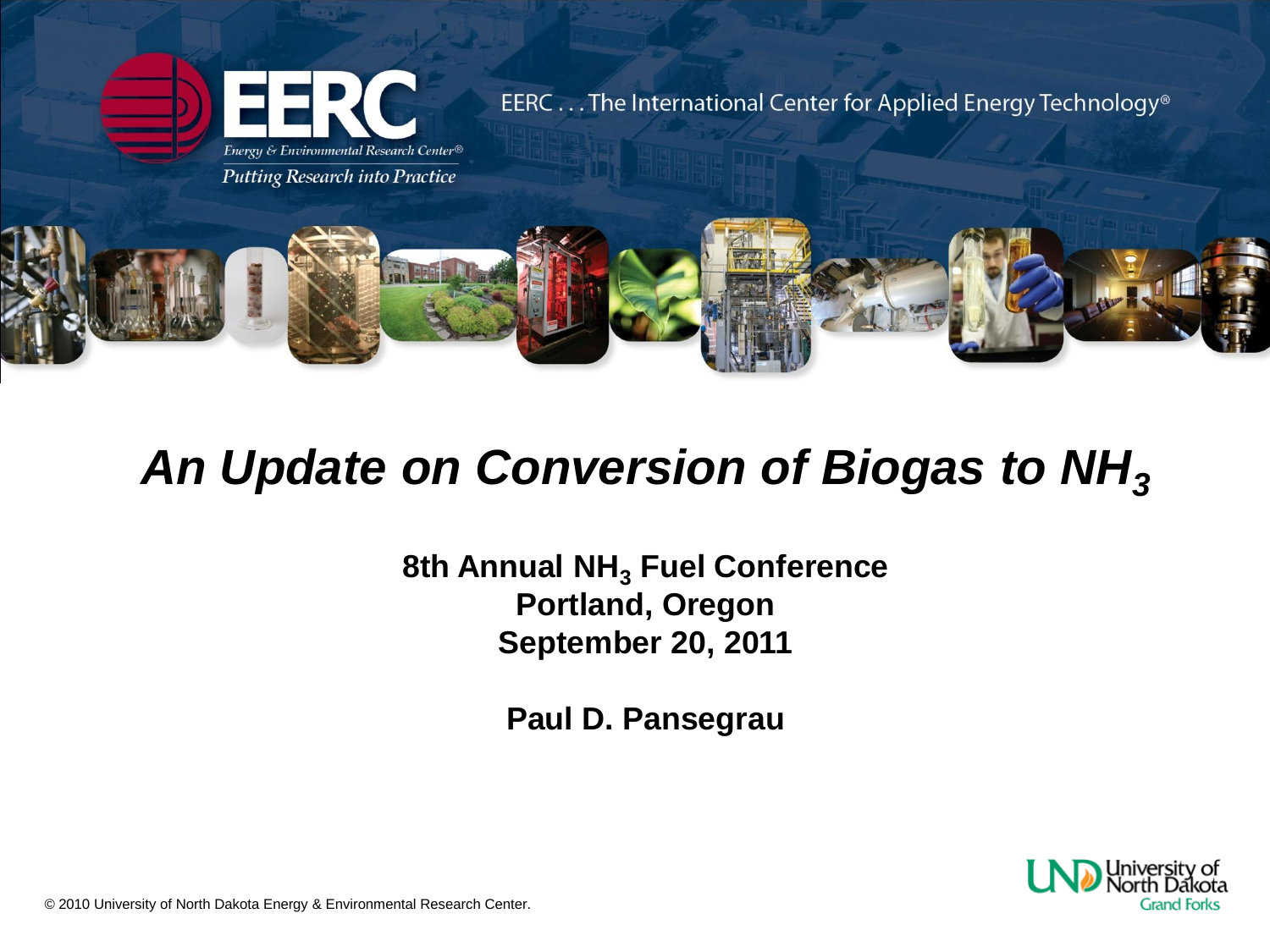

# WE DID IT!

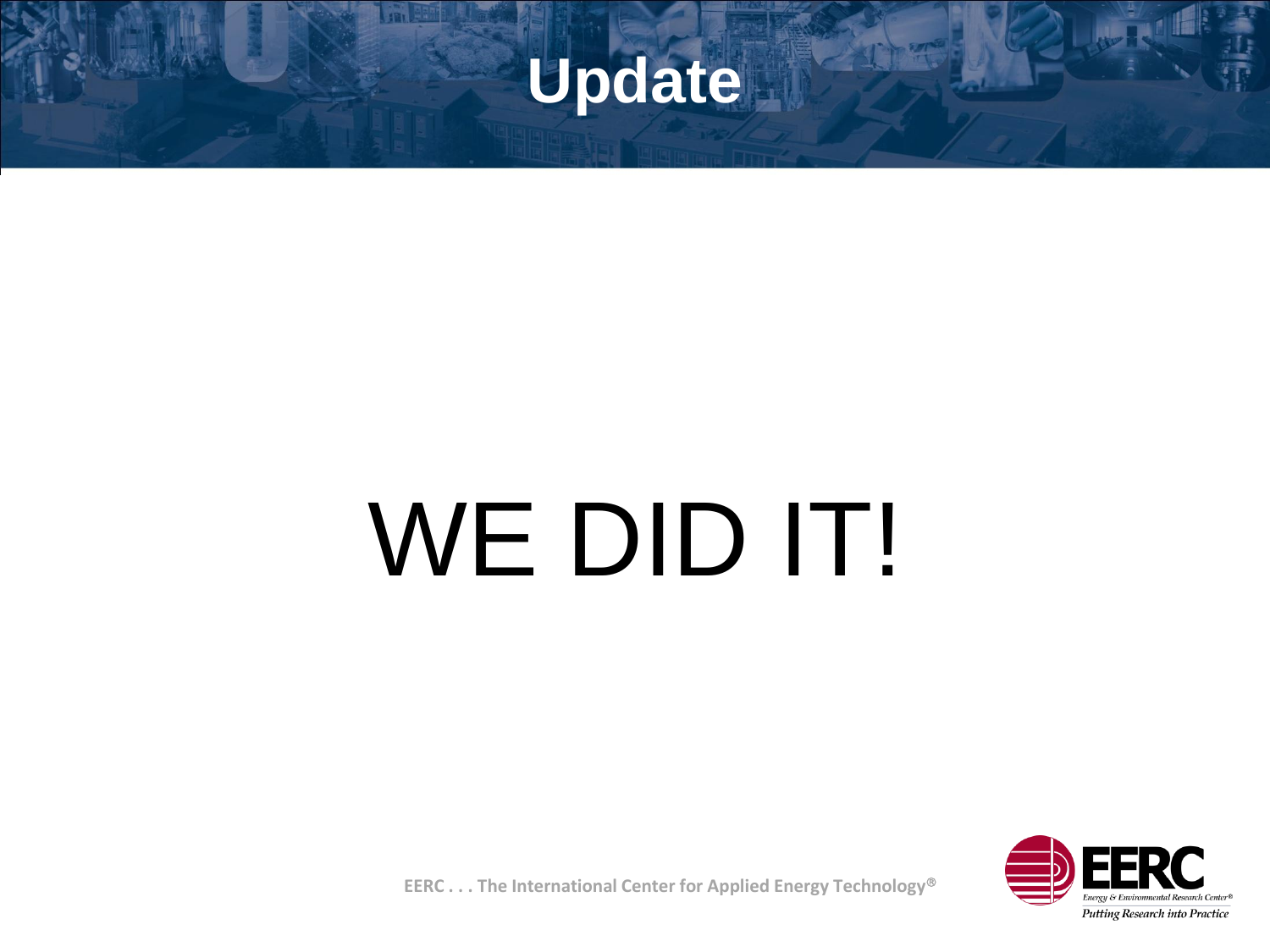

## QUESTIONS?

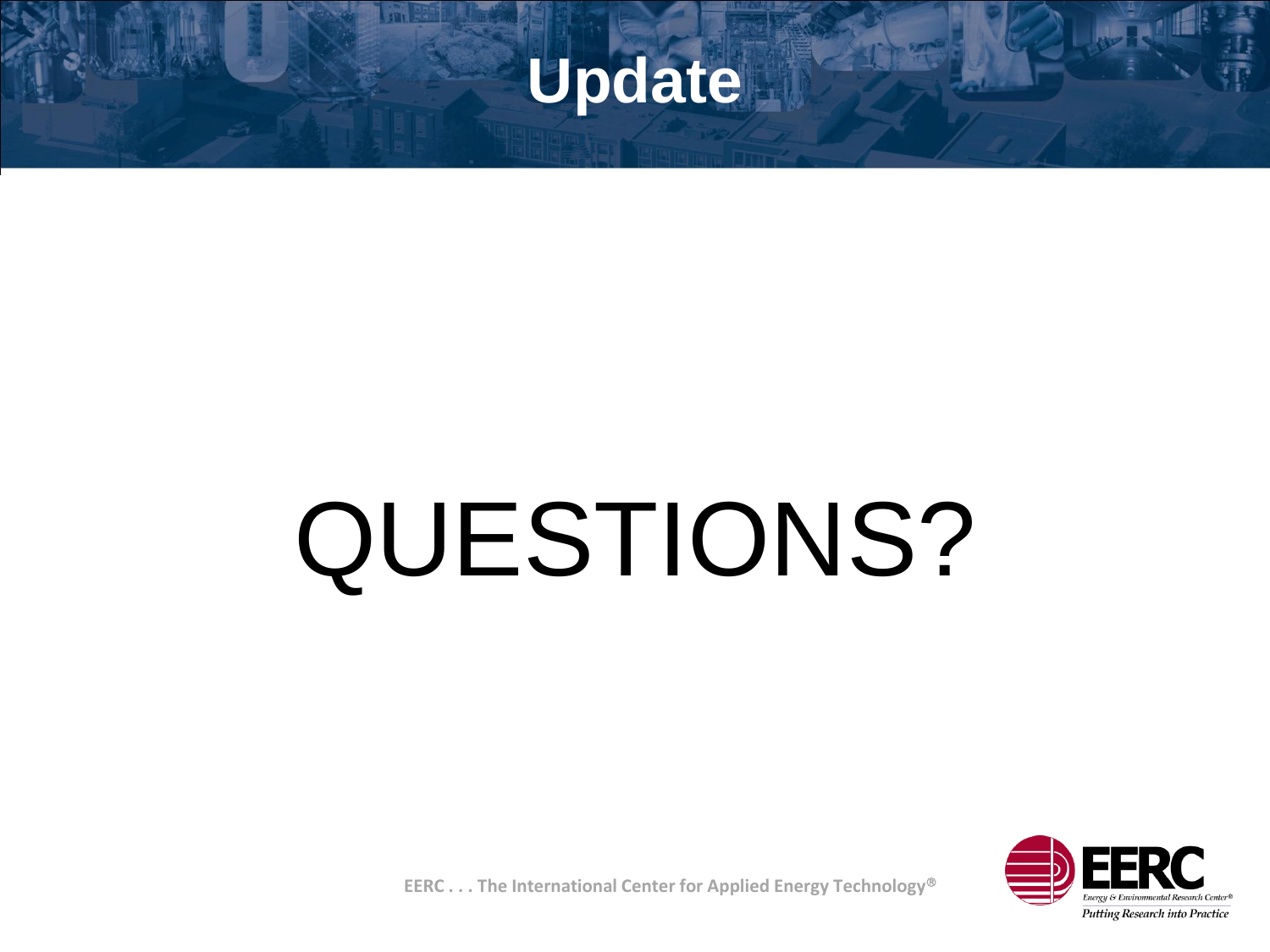## **Features of EERC Renewable NH<sub>3</sub>**

- Modular design:
	- Processing units can be scaled.
	- Processing units can be added (i.e., urea capability).
	- Processing units can be upgraded with new technology.
- Anaerobic digestion provides feedstock.
- Stable ammonia costs:
	- Distributed-scale production.
	- Fixed operating costs.
- Reduced carbon footprint for nitrogen fertilizers and  $NH<sub>3</sub>$ fuel.

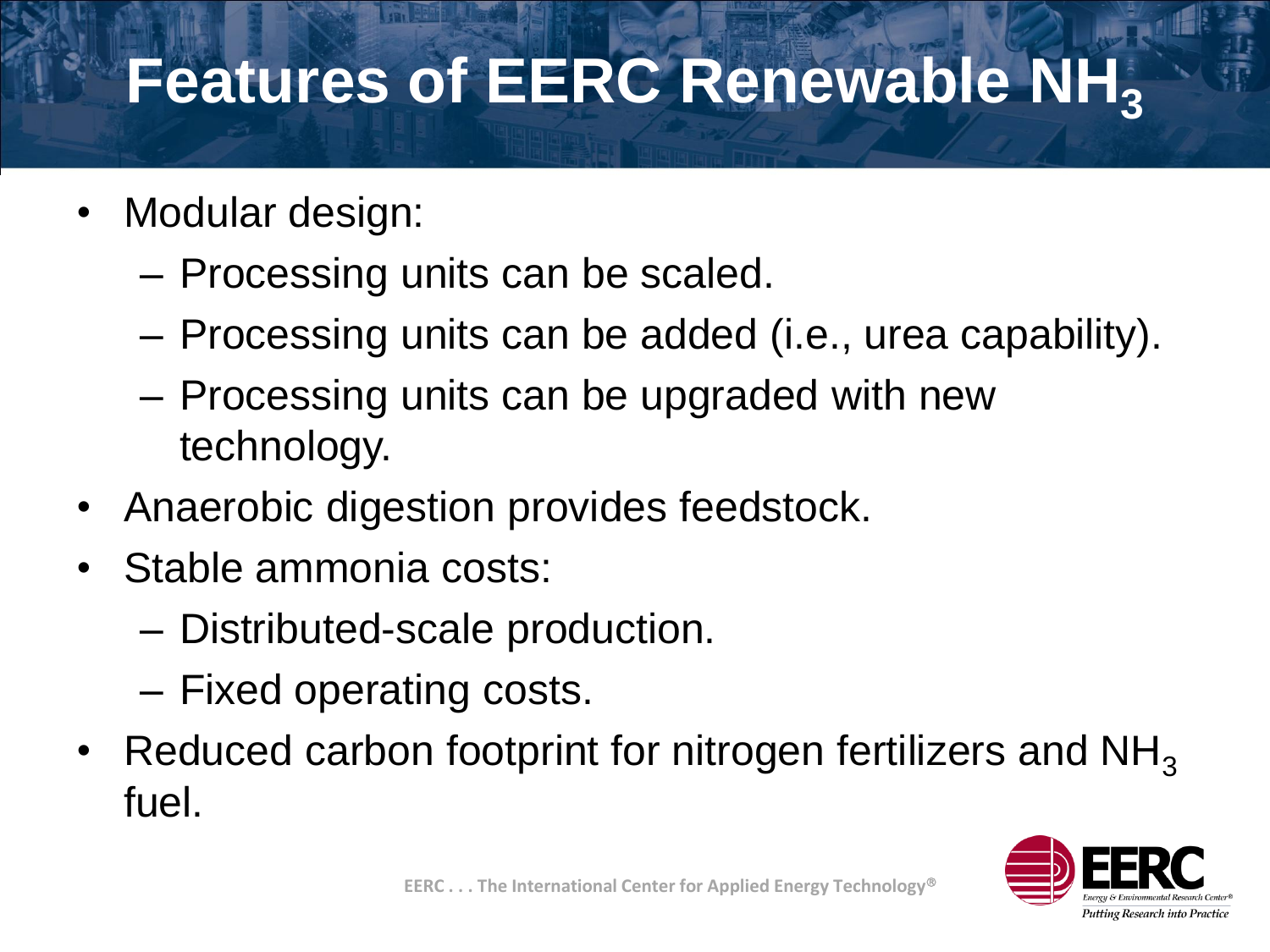#### **Last Year**



**EERC . . . The International Center for Applied Energy Technology**

**Putting Research into Practice** 

**Enervu & Environmental Research**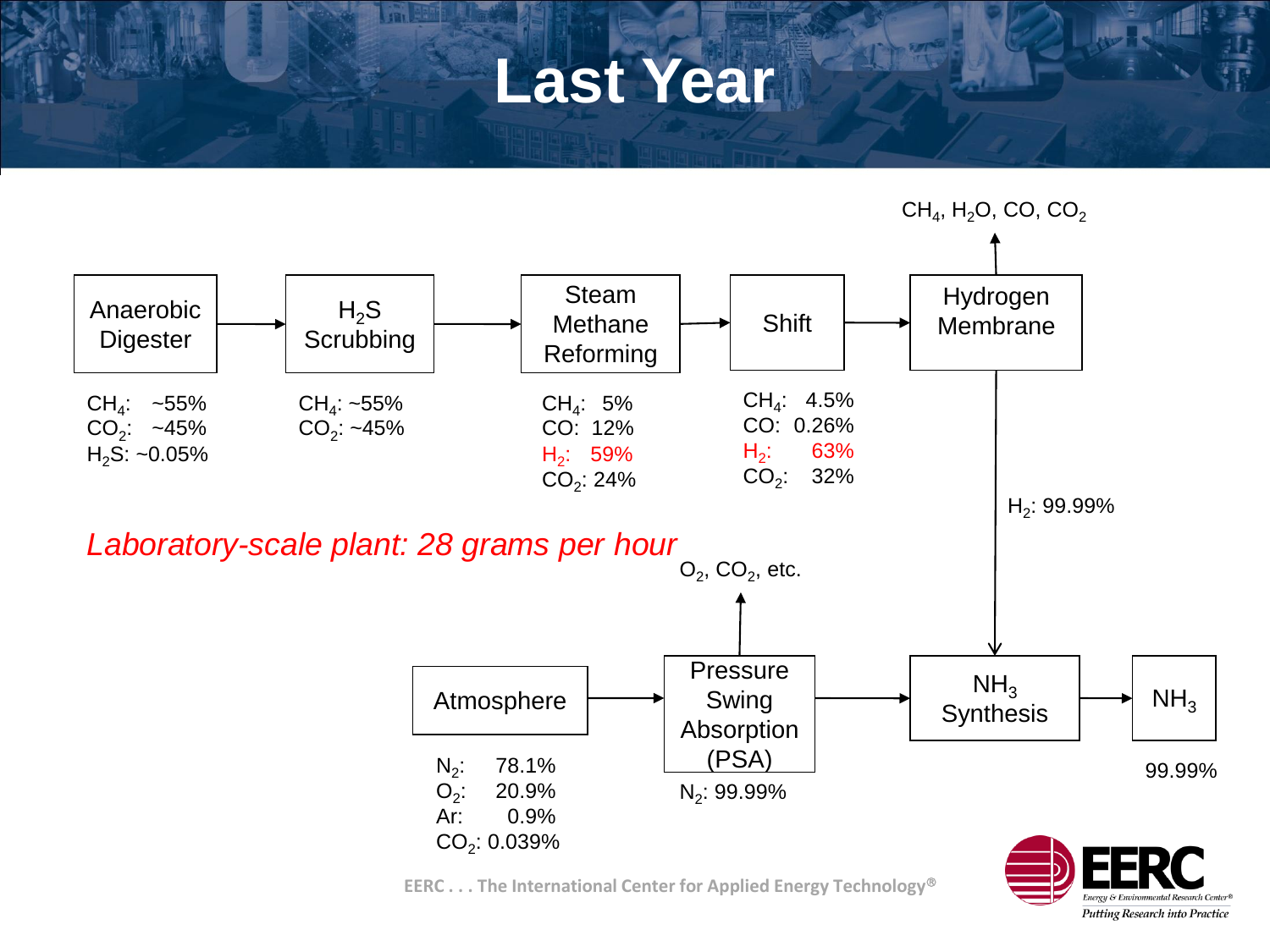### **Accomplishments This Past Year**

- Completed construction of lab unit.
- Designed and installed instrumentation and electronics.
- Commissioned various operating units.
- Simplified the design.
- Conducted two 1-week campaigns:
	- Simulated biogas: 1 week
	- Simulated gasifier output: 1 week
- Looked at various laboratory and commercial opportunities.

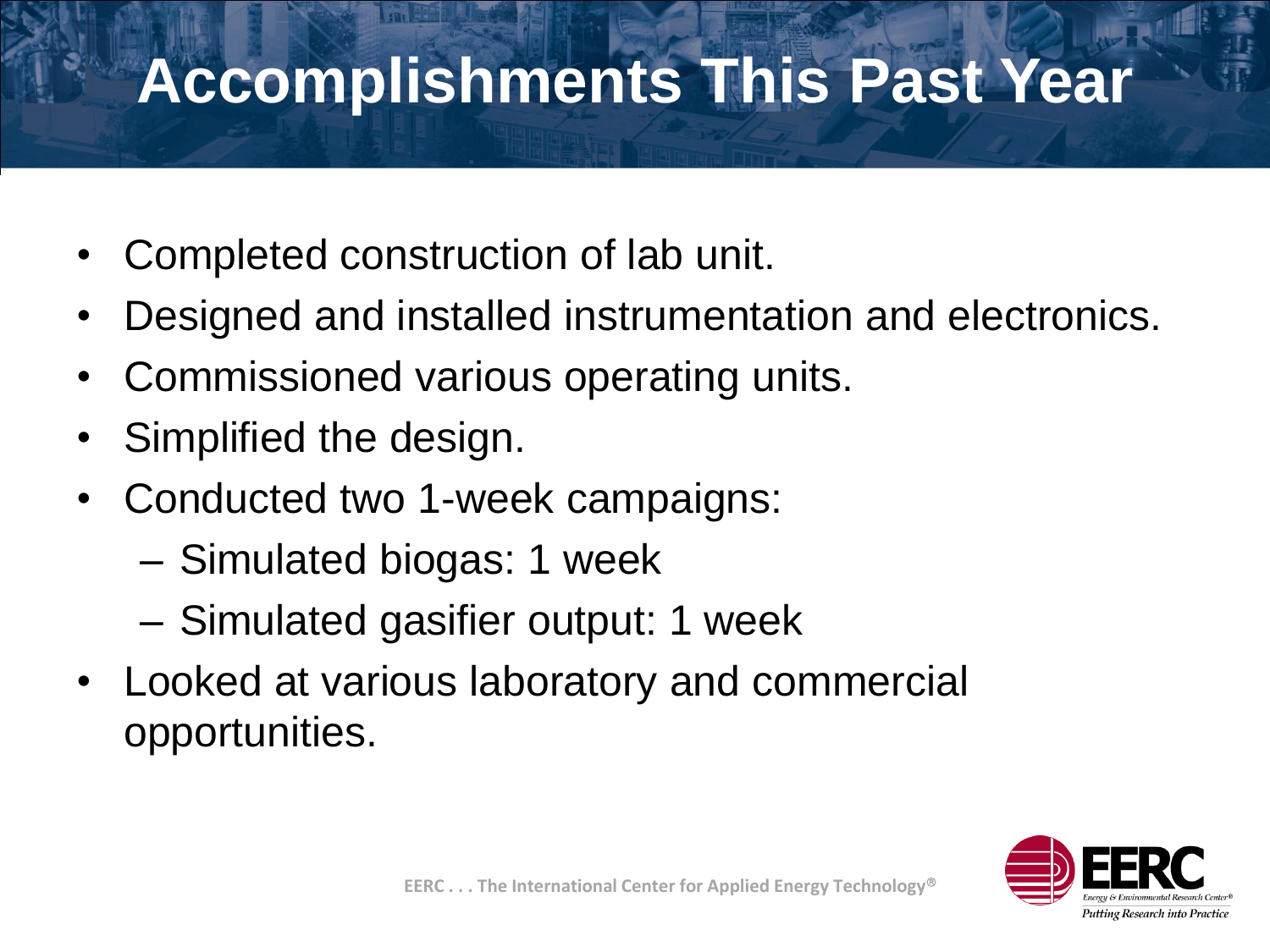## **Block Flow Diagram: Anaerobic Digestion**



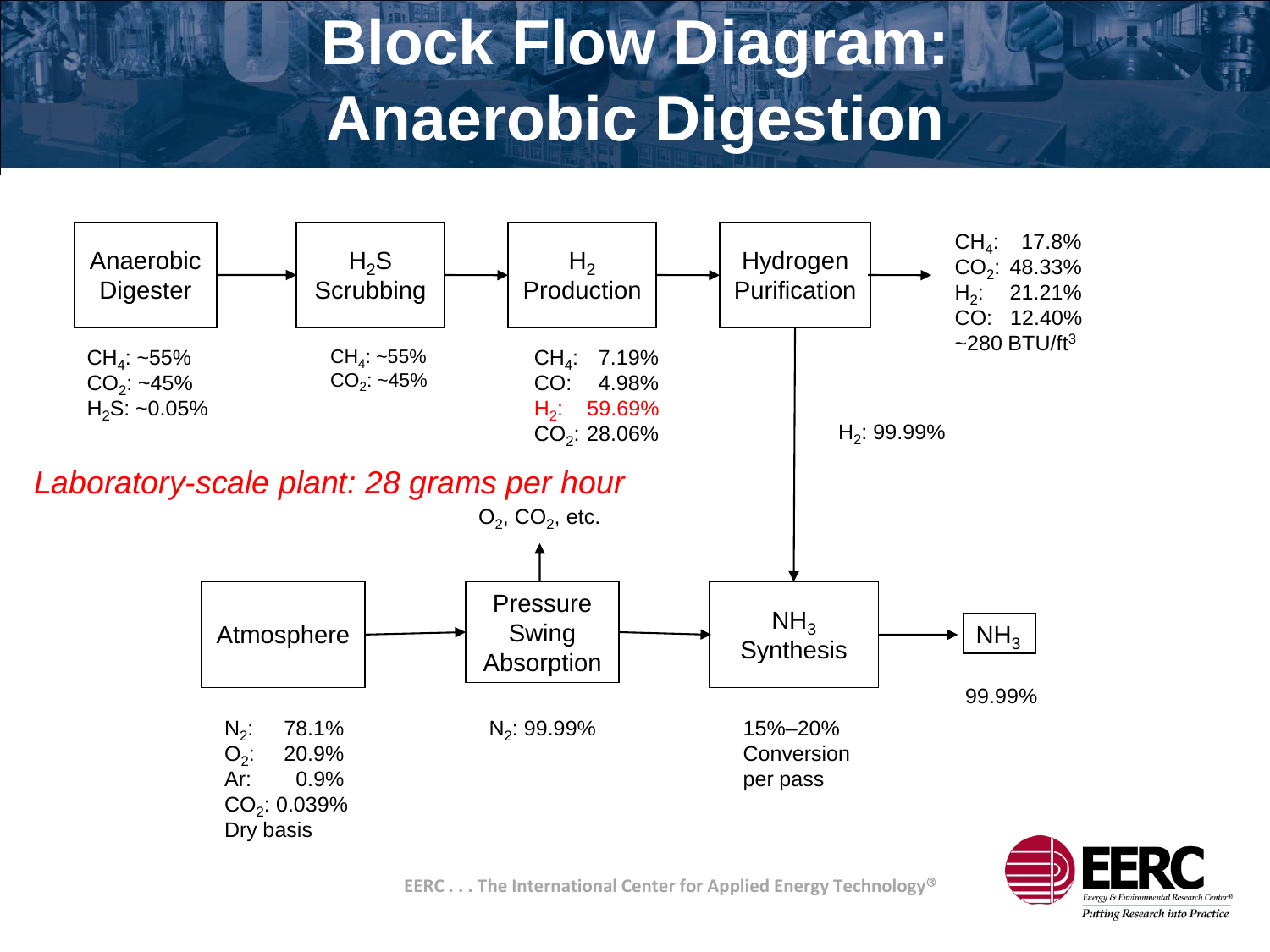## **Block Flow Diagram: Reforming Gasifier**



**EERC . . . The International Center for Applied Energy Technology**

**Putting Research into Practice** 

**Enervy & Environmental Research**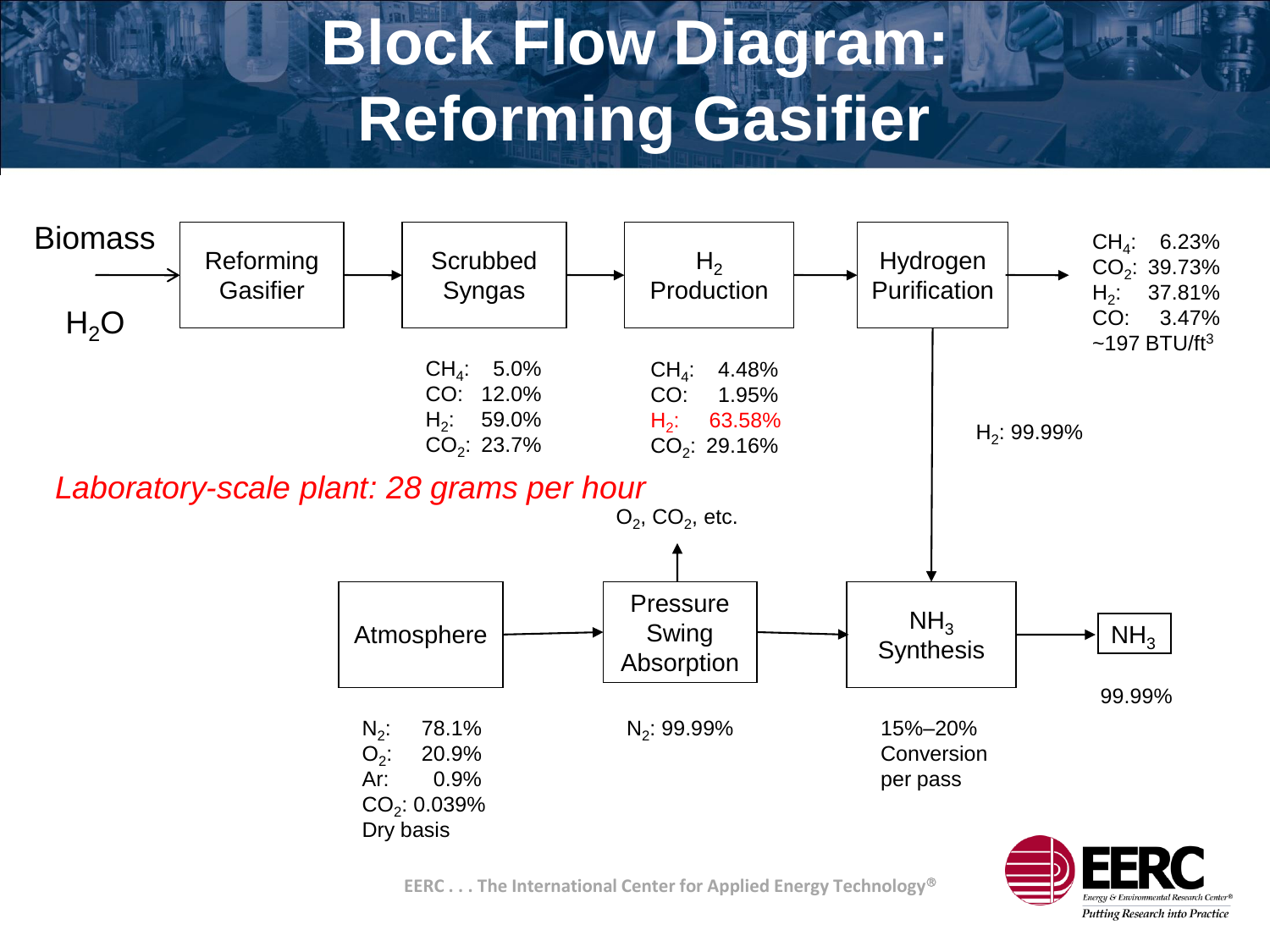### **NH<sup>3</sup> Synthesis Loop**

- $NH<sub>3</sub>$  capture and recycle gas loop
	- $-$  NH $_3$  level by  $\Delta \mathsf{P}$
	- $-$  Some NH<sub>3</sub> slip
		- ►<1% in recycle gas

![](_page_8_Figure_5.jpeg)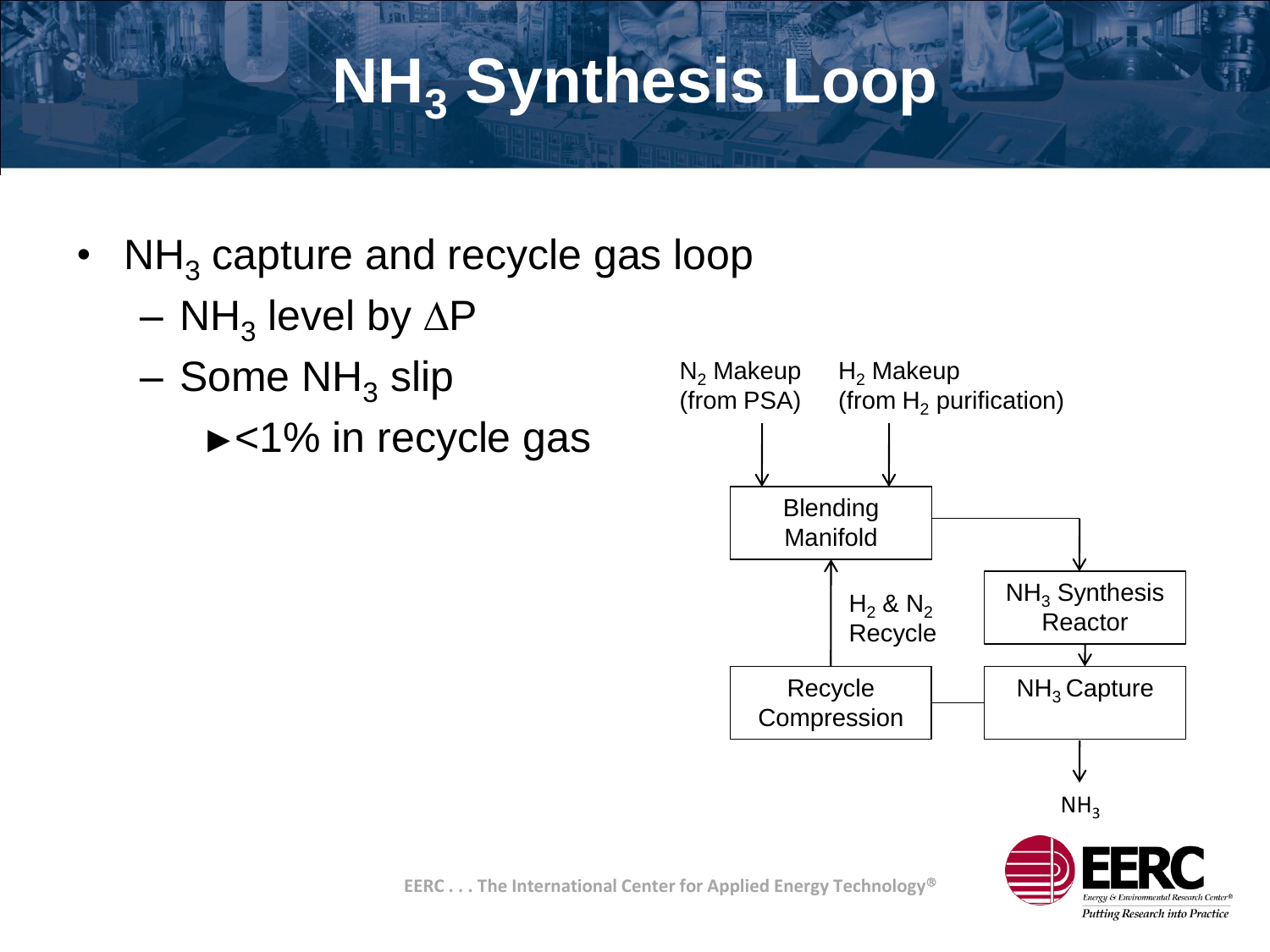## **Review of Desired vs. Actual Goals**

- Desired\*
	- Reforming
		- $CH_4 = 5\%$
		- $CO = 12\%$
		- $H_2 = 59\%$
		- $CO_2 = 24\%$
	- Shift
		- $CH<sub>4</sub> = 4.5%$
		- $CO = 0.26\%$
		- $H_2 = 63.42\%$
		- $CO<sub>2</sub> = 31.78%$
- Actual
	- Reforming
		- $CH_4 = 7.19\%$
		- $CO = 4.98%$
		- H<sub>2</sub> = 59.69%
		- $CO<sub>2</sub> = 28.09%$
	- Shift
		- $CH_4 = 4.48\%$
		- $CO = 1.95\%$
		- $H_2 = 63.58\%$
		- $CO<sub>2</sub> = 29.16%$

\*Twigg, M., Ed. *Catalyst Handbook, 2*nd ed.; Manson Publishing: London 1996.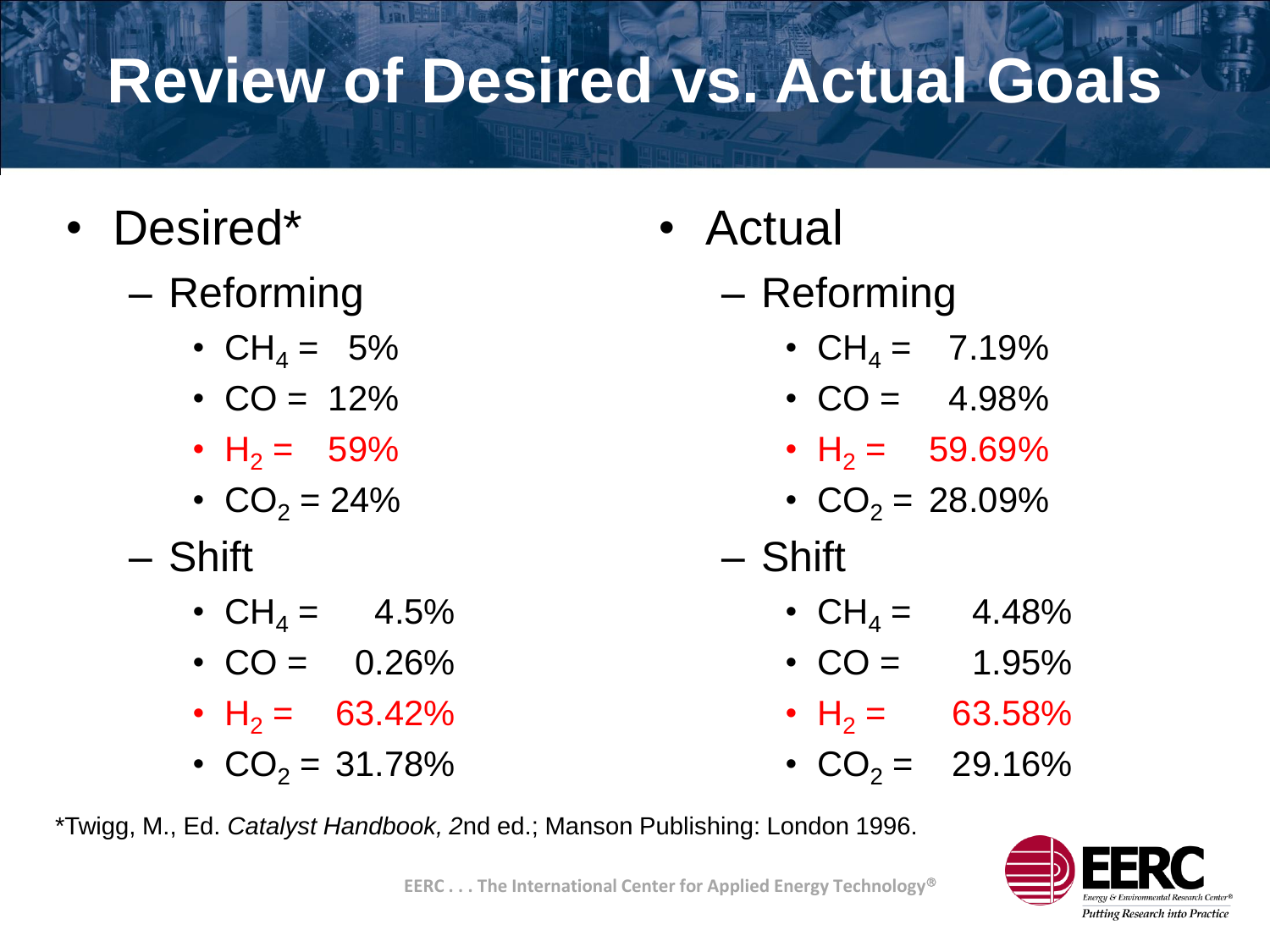## **NH<sup>3</sup> Productivity**

- Depends on:
	- Control strategy
	- Gas flow rate
	- Pressure
	- Temperature
- Actual productivity
	- Low: 1.0 g/hour
	- High: 160 g/hour
	- Common: 7 g/hour

![](_page_10_Figure_10.jpeg)

![](_page_10_Picture_11.jpeg)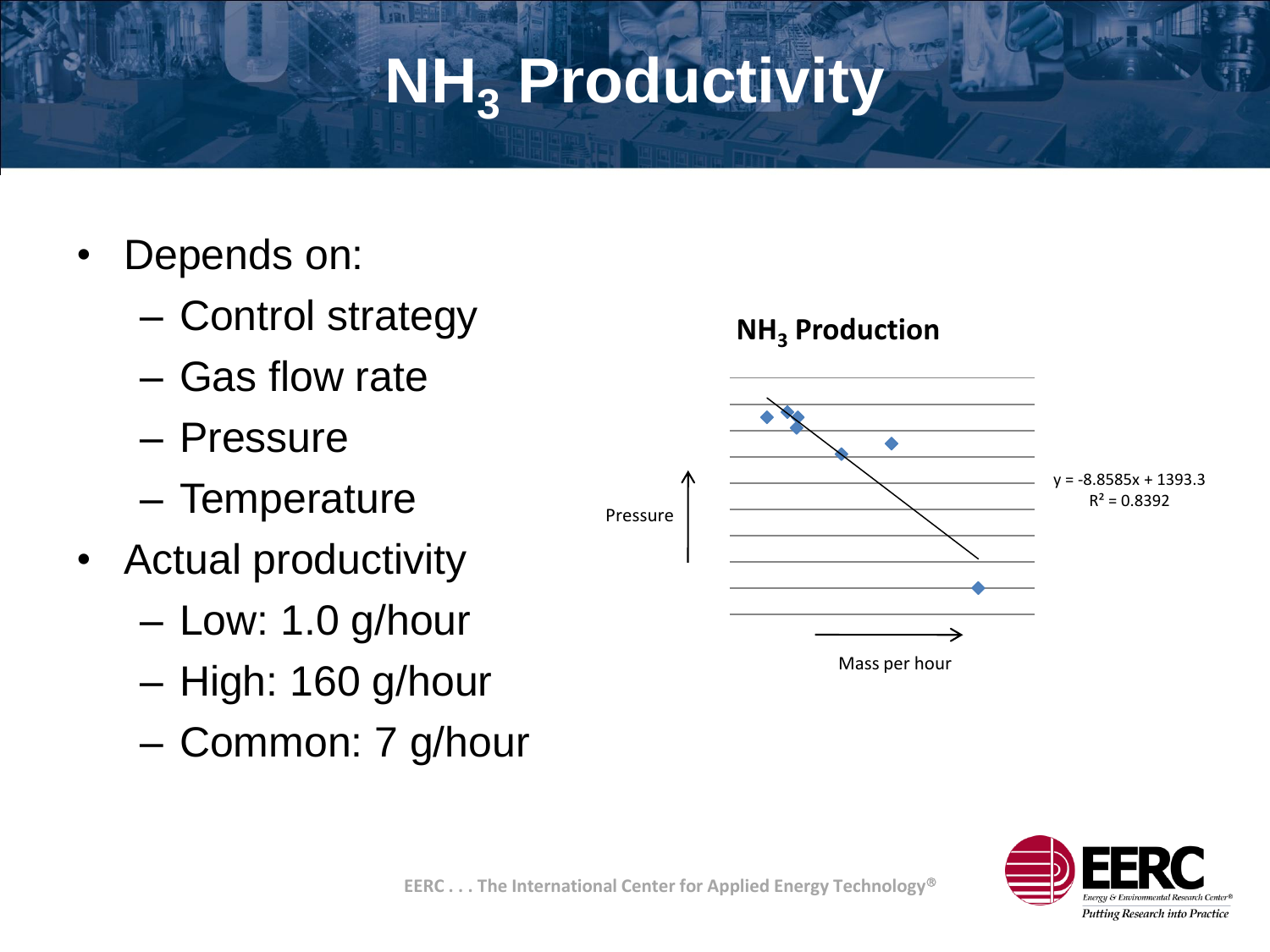#### **1 st Generation System**

- 20 tons per day
	- Agricultural purpose
- Renewable feedstock
- Relies on modular design
- Timelines: 18 to 21 months
	- Basic engineering
	- Detailed engineering
	- Procurement, construction, & commissioning

![](_page_11_Picture_9.jpeg)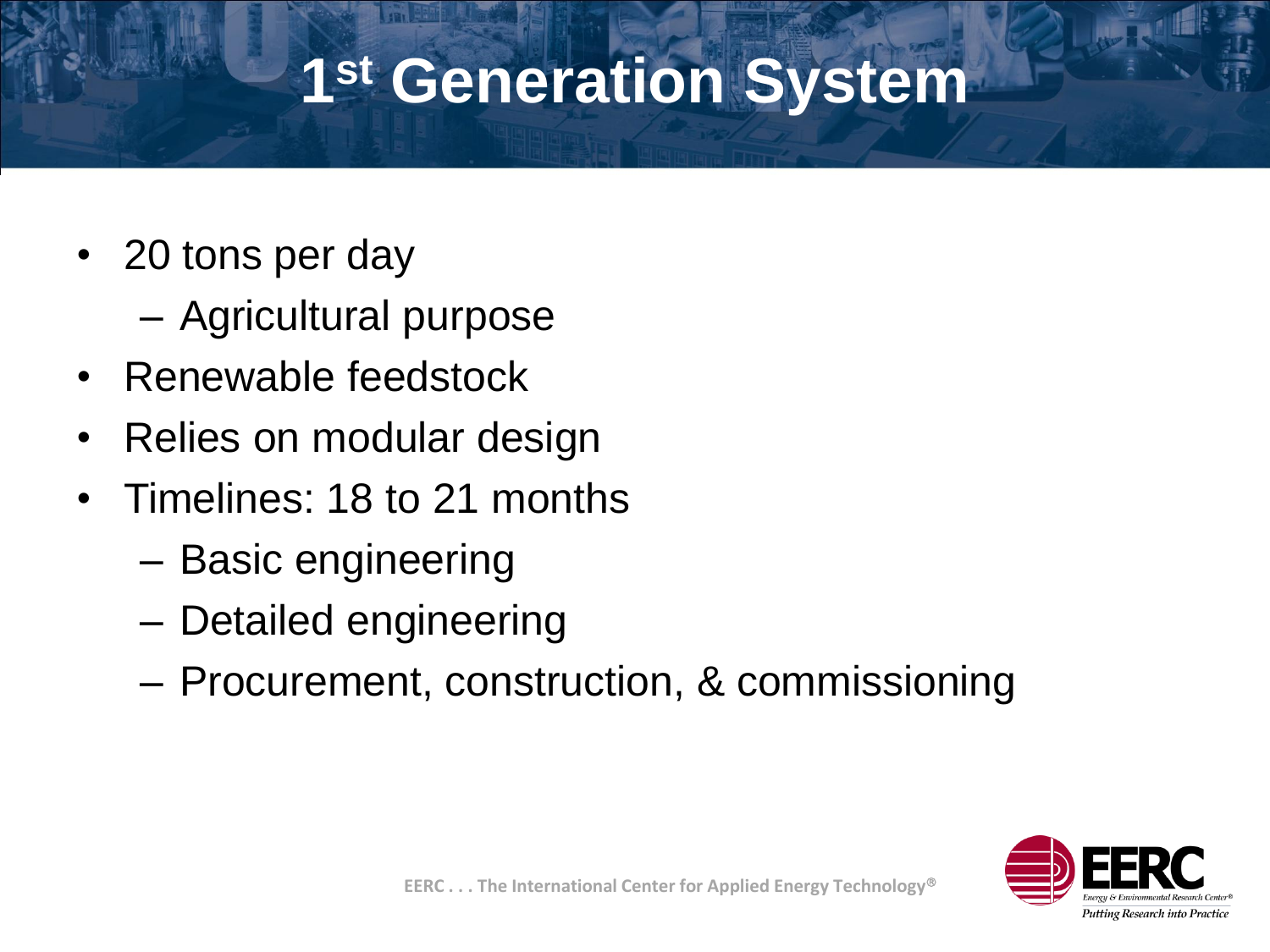## **Other Renewable NH<sup>3</sup> Project(s)**

- Funding sources
	- Investors (private equity)
	- Grant sources (based upon availability)
		- U.S. Department of Energy
		- U.S. Department of Agriculture
- Typical cash breakdown:

|                        | <b>Government</b> | <b>Investors</b> |
|------------------------|-------------------|------------------|
| Research & Development | 80%               | 20%              |
| Commercial             | 50%               | 50%              |

![](_page_12_Picture_8.jpeg)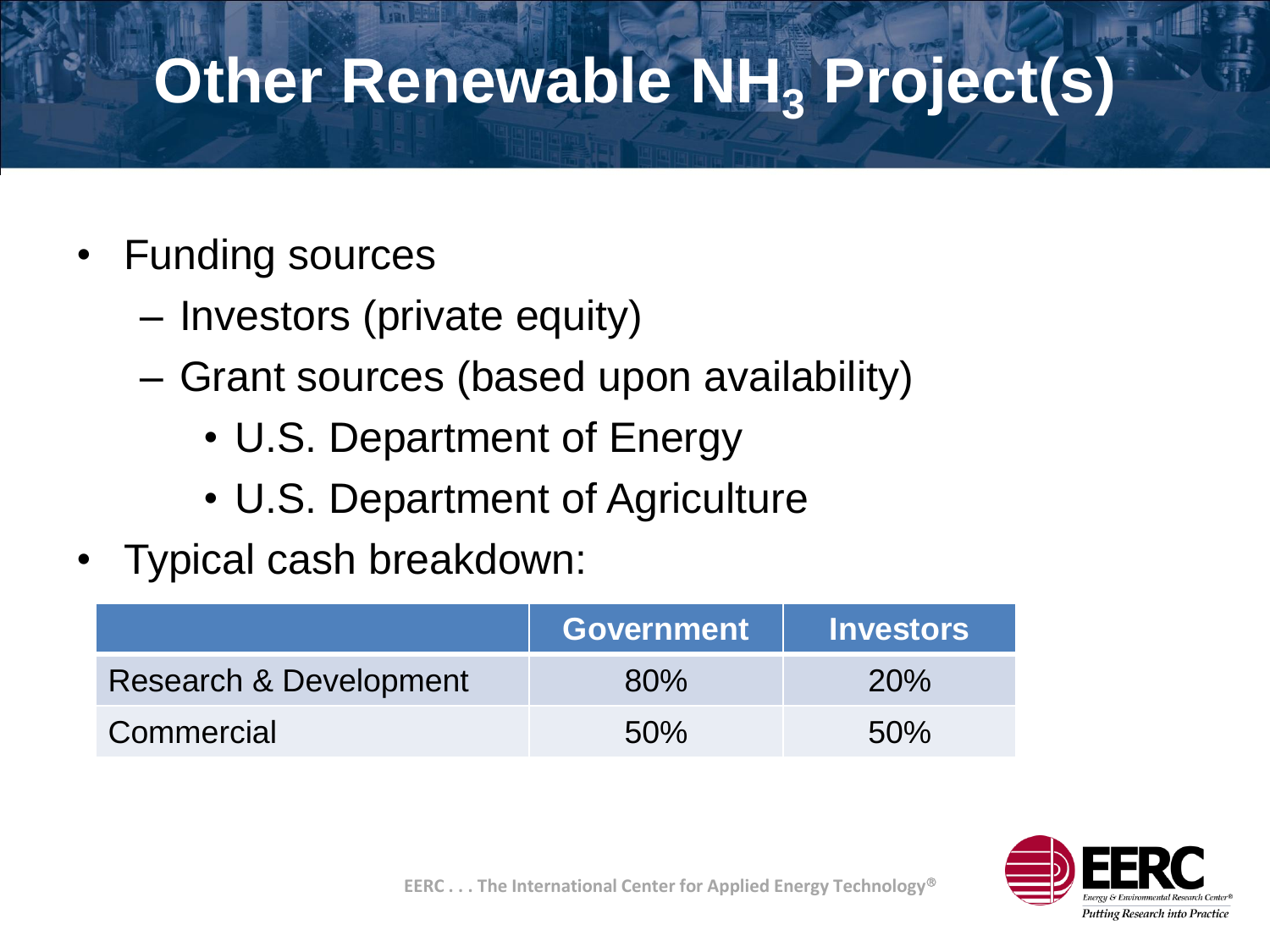### **Acknowledgment of Partners**

![](_page_13_Picture_1.jpeg)

#### JM<sup>3</sup> **Johnson Matthey**

![](_page_13_Picture_3.jpeg)

![](_page_13_Picture_4.jpeg)

![](_page_13_Picture_5.jpeg)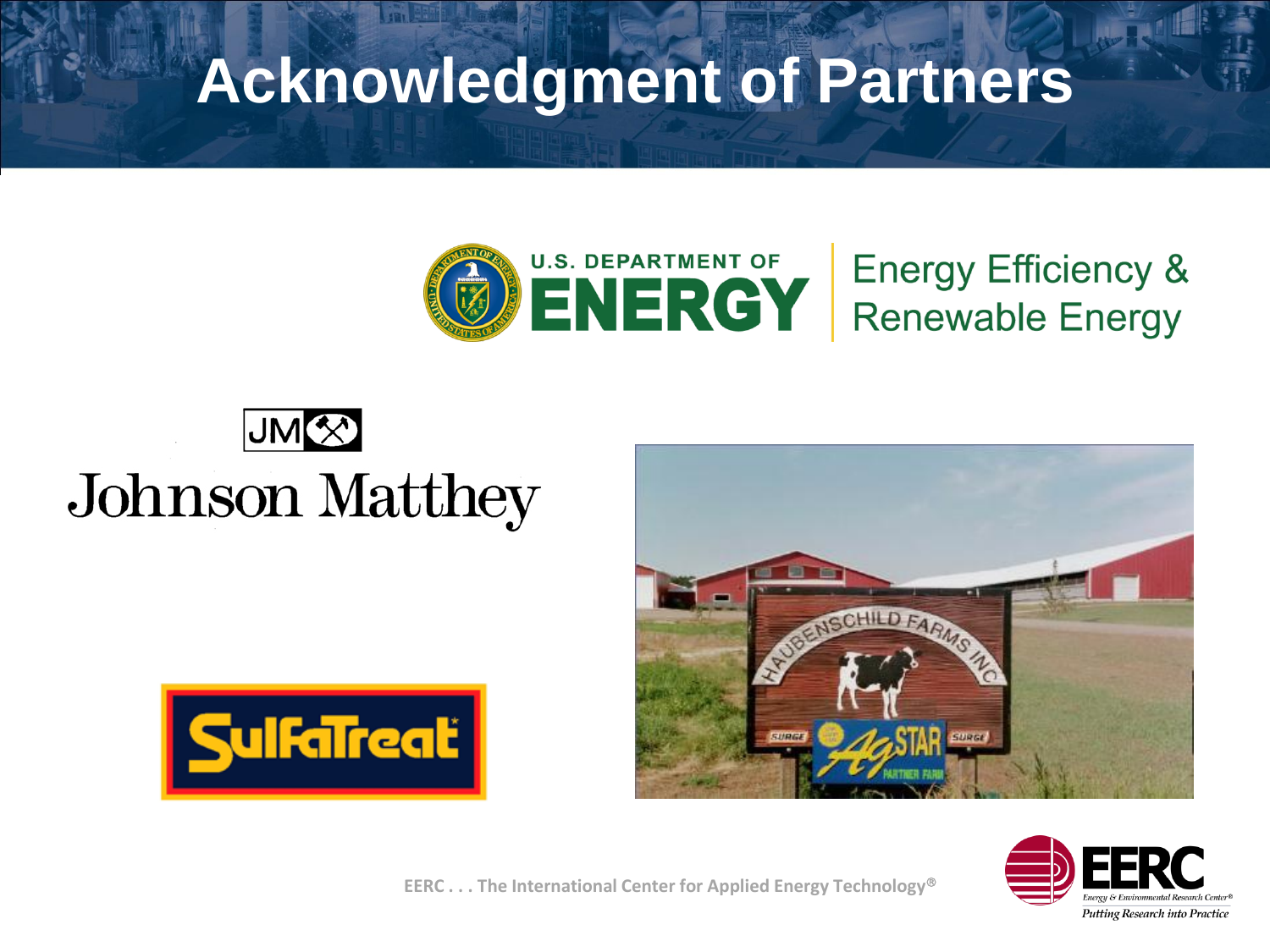#### **Contact Information**

**Energy & Environmental Research Center** University of North Dakota 15 North 23rd Street, Stop 9018 Grand Forks, North Dakota 58202-9018

World Wide Web: **www.undeerc.org** Telephone No. (701) 777-5169 Fax No. (701) 777-5181

**Paul Pansegrau, Research Scientist** ppansegrau@undeerc.org

![](_page_14_Picture_4.jpeg)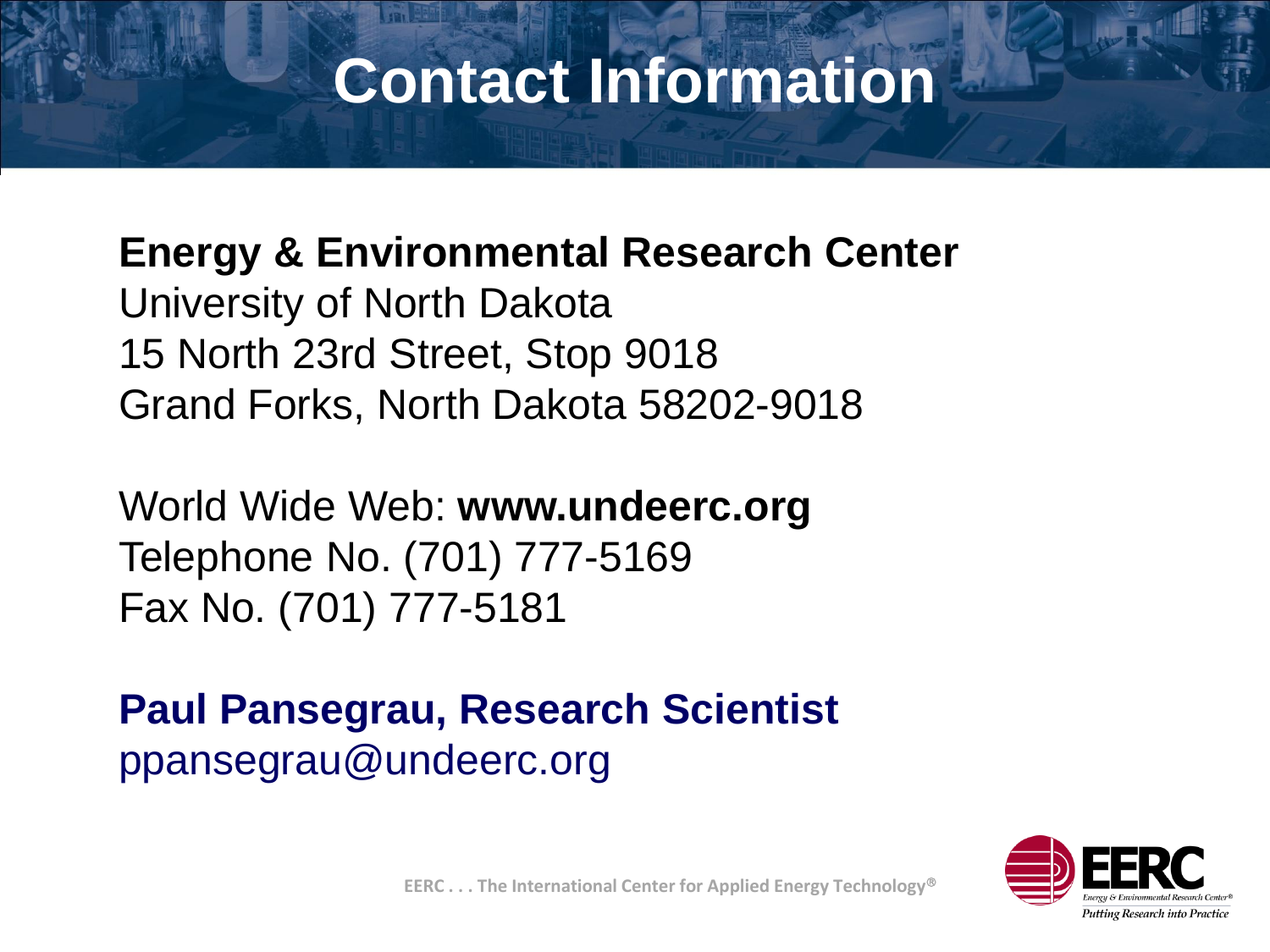#### **Acknowledgment**

The estimates presented are for discussion purposes only and do not obligate the University of North Dakota. After a final scope of work is determined, the Energy & Environmental Research Center will provide a formal proposal with the appropriate signatures.

![](_page_15_Picture_2.jpeg)